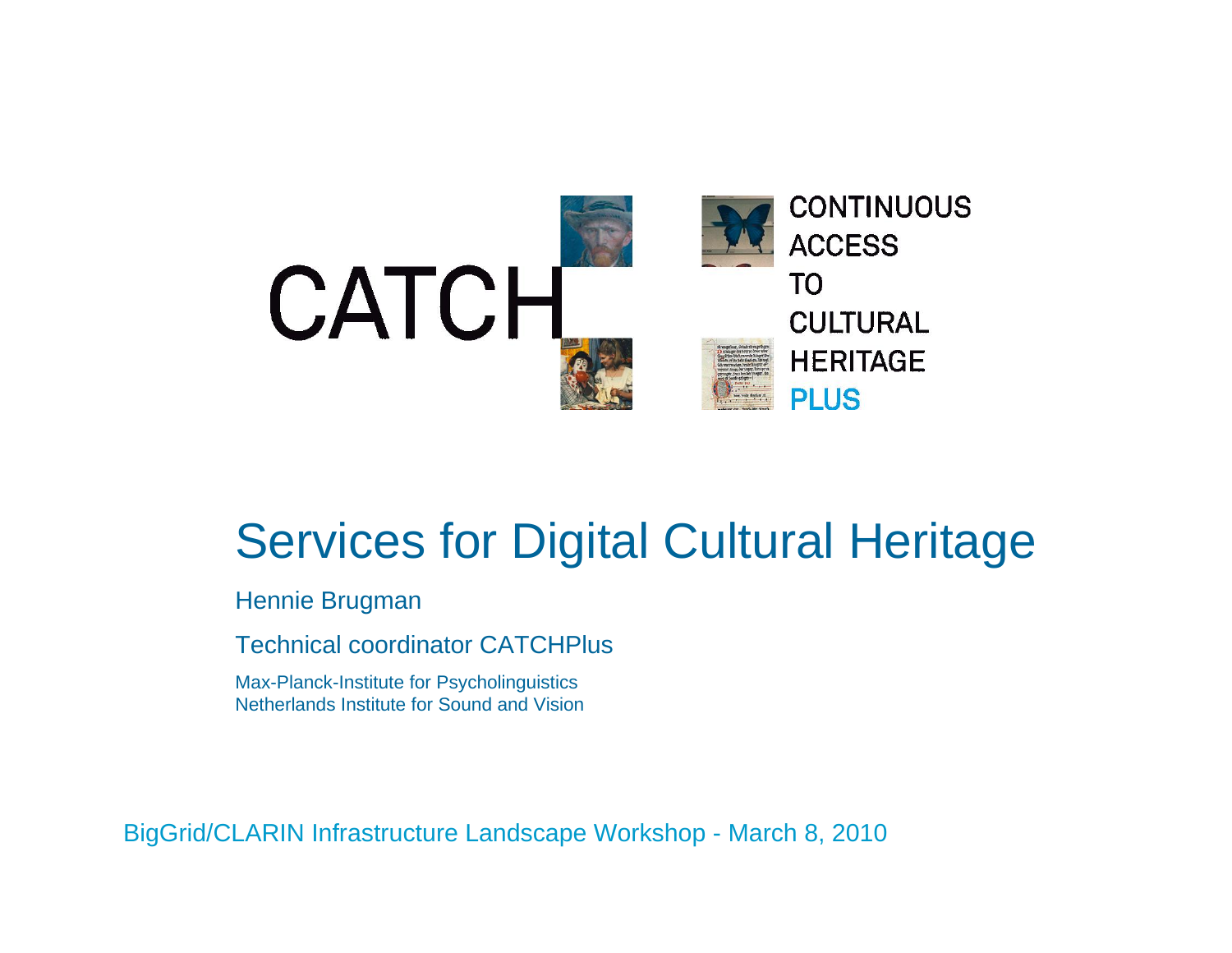

## **Overview**

- CATCH and CATCHPlus
- CATCHPlus and infrastructure for Digital Cultural Heritage
- Case: Vocabulary and Alignment Service
- Concluding remarks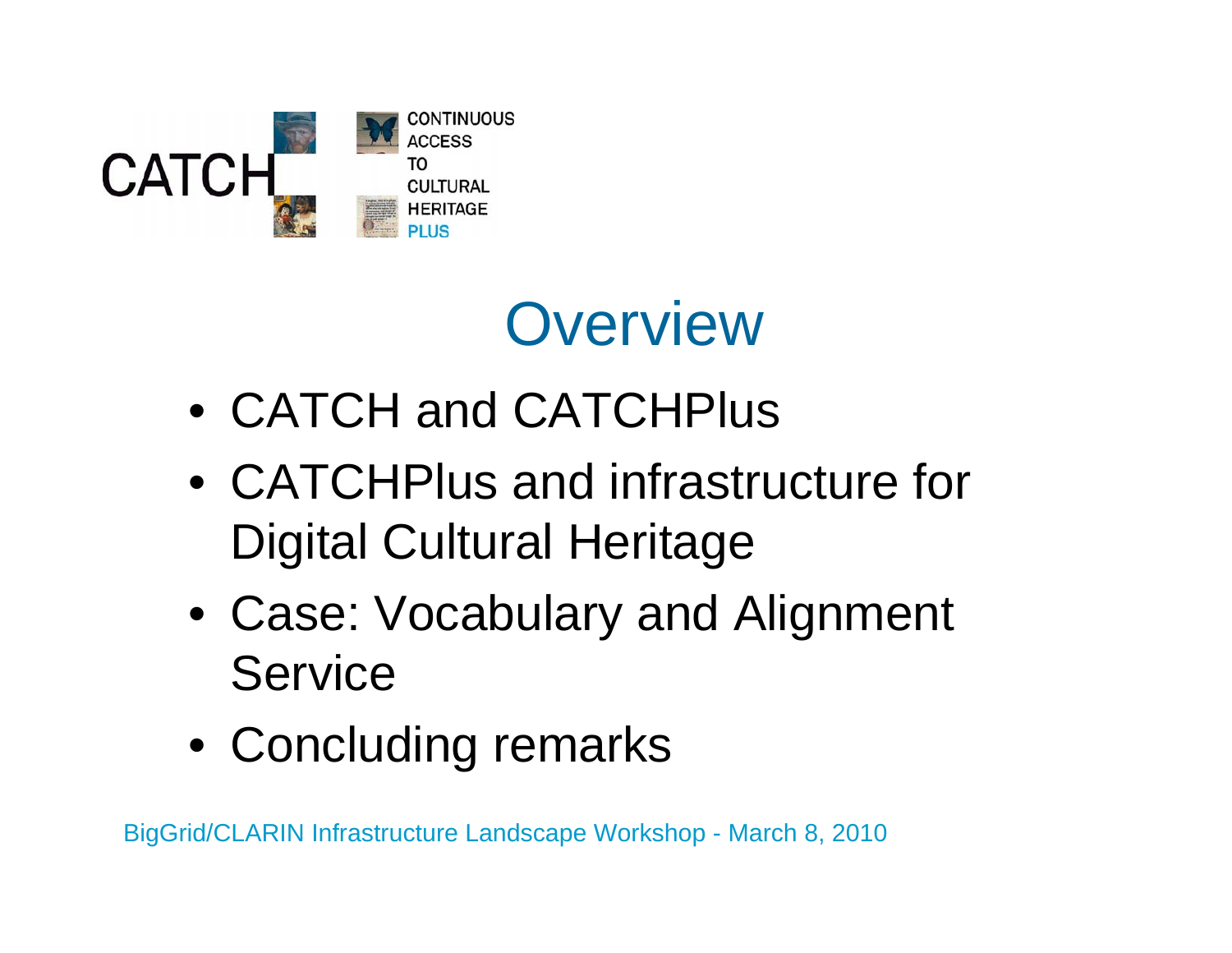

# CATCH & CATCHPlus

- $\bullet$ CATCH research program by NWO (14 projects)
- $\bullet$  CATCHPlus valorisation project
	- 8 subprojects at large CH institutions
		- Deliver (re)usable tools and services
	- Connected by common services concerning
		- terminology
		- annotations
		- metadata (collection catalogs)
		- Content
- $\bullet$  CATCHPlus project bureau hosted by Netherlands Institute for Sound and Vision
- •www.catchplus.nl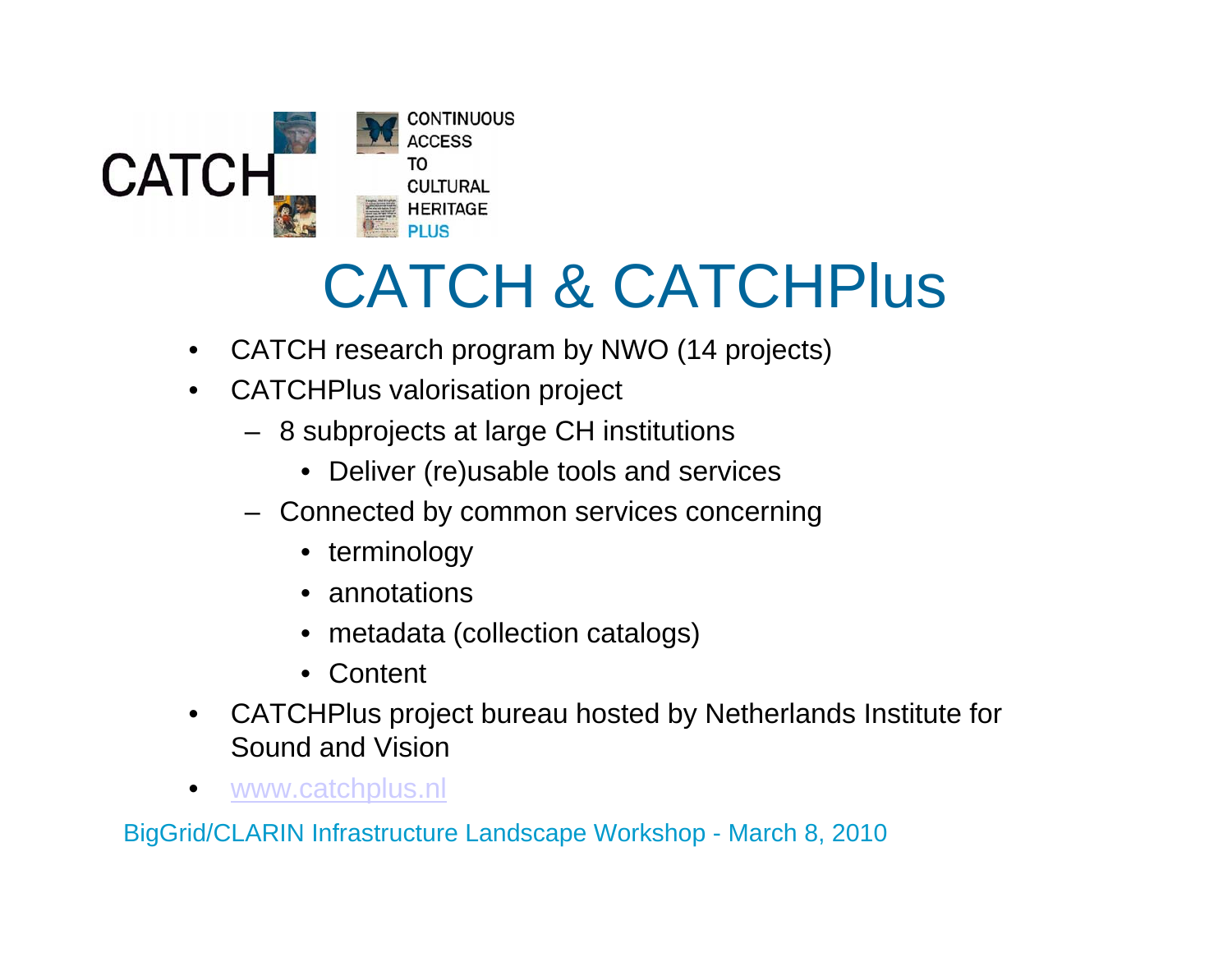

#### CATCHPlus and infrastructure for digital cultural heritage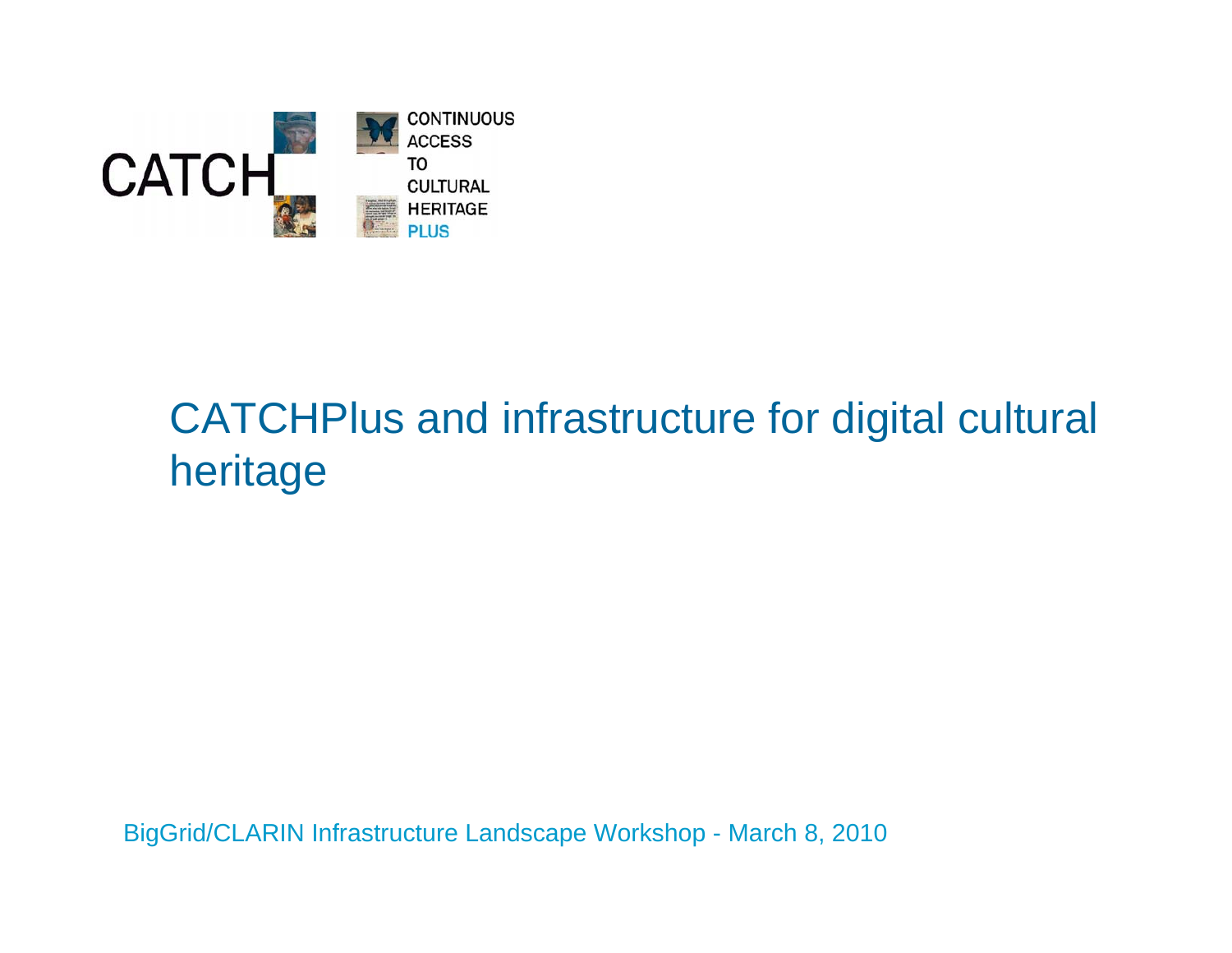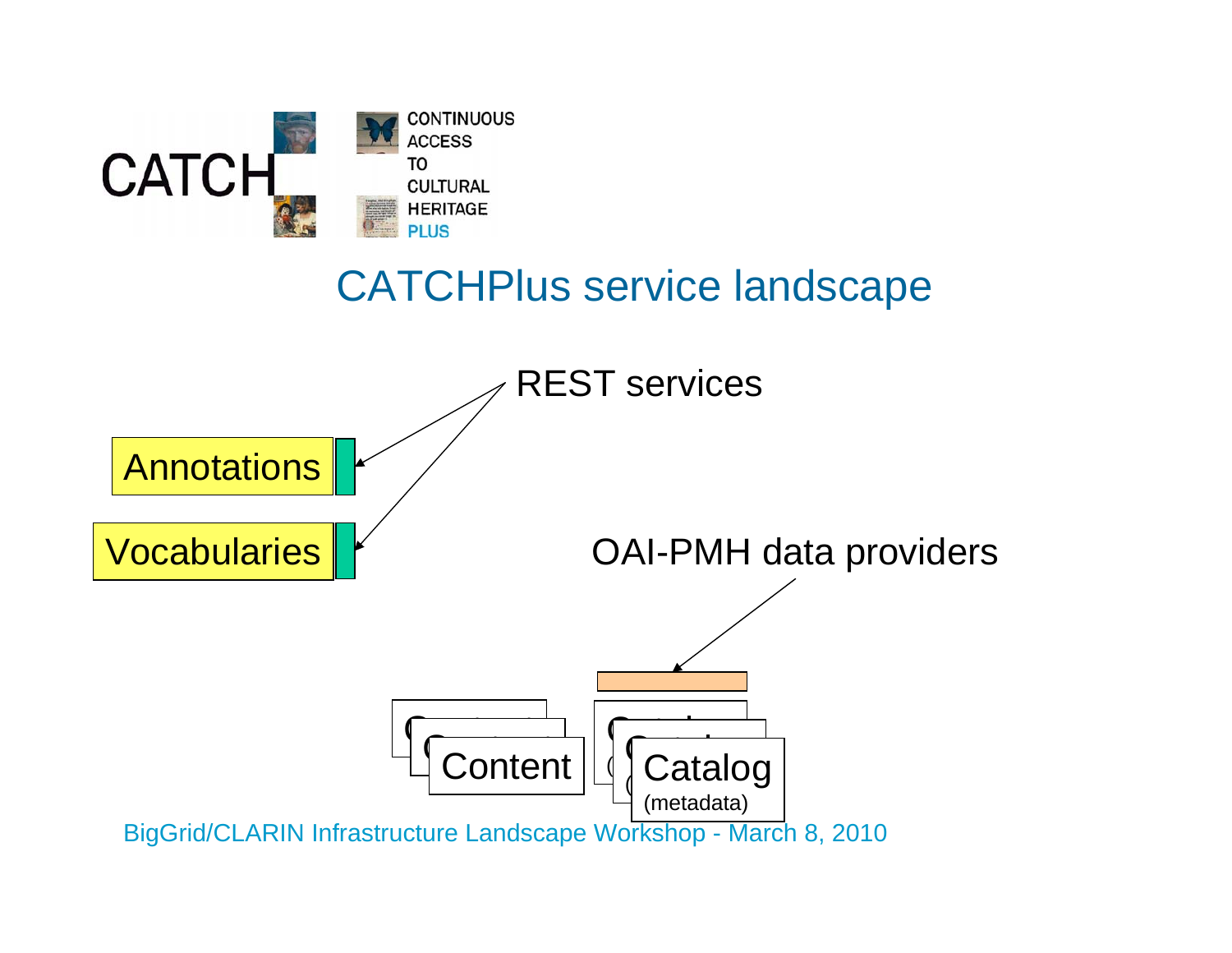

#### CATCHPlus service landscape

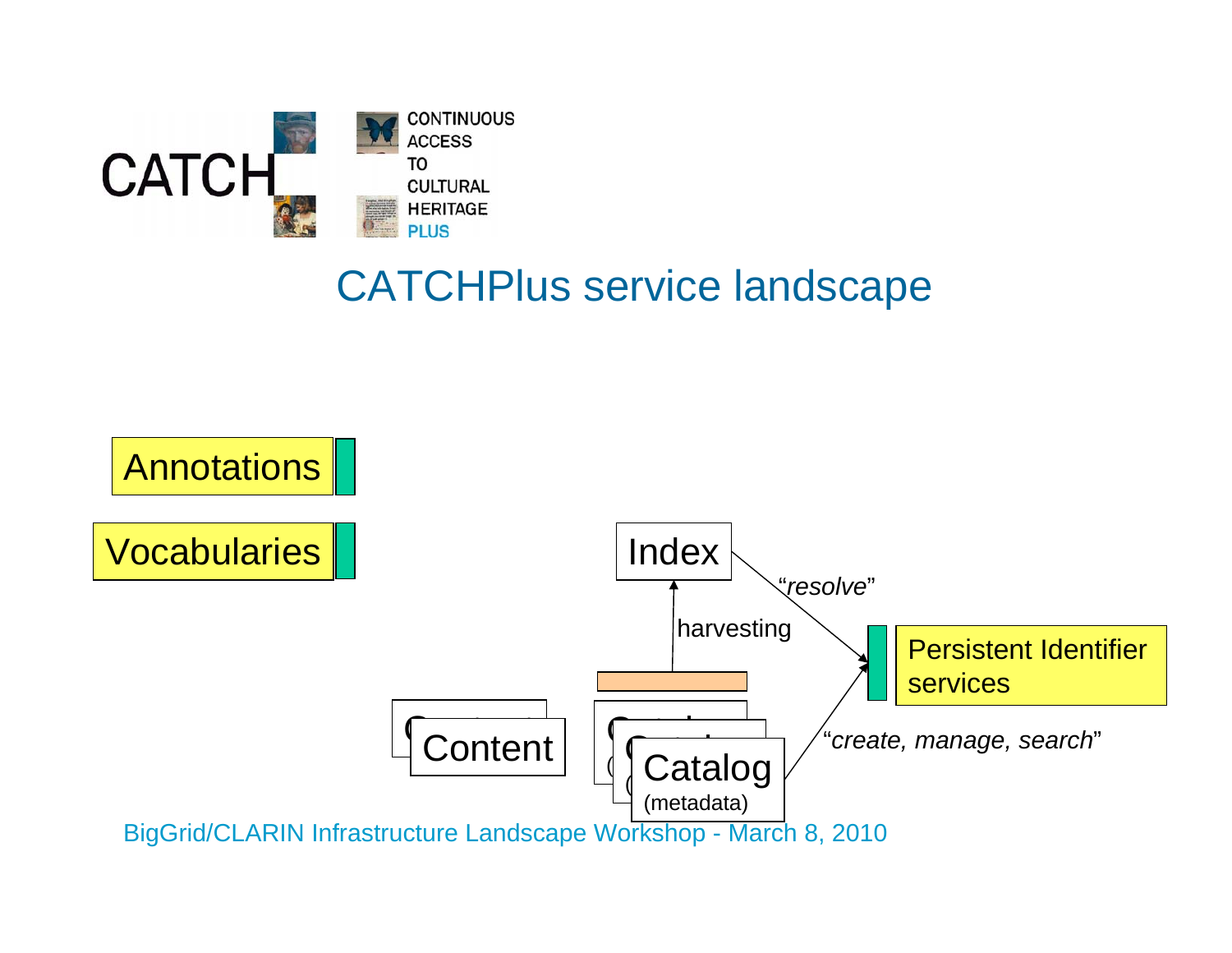

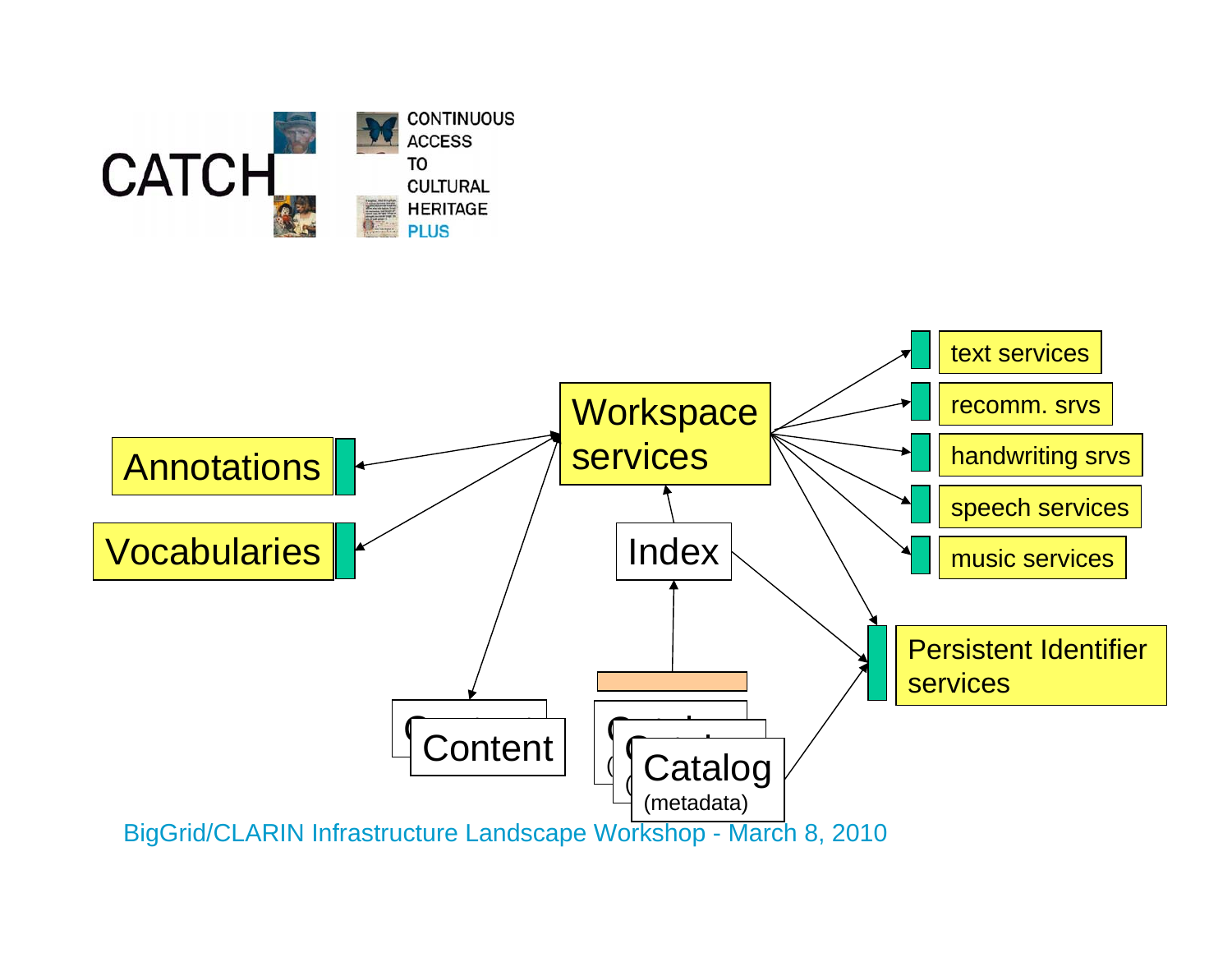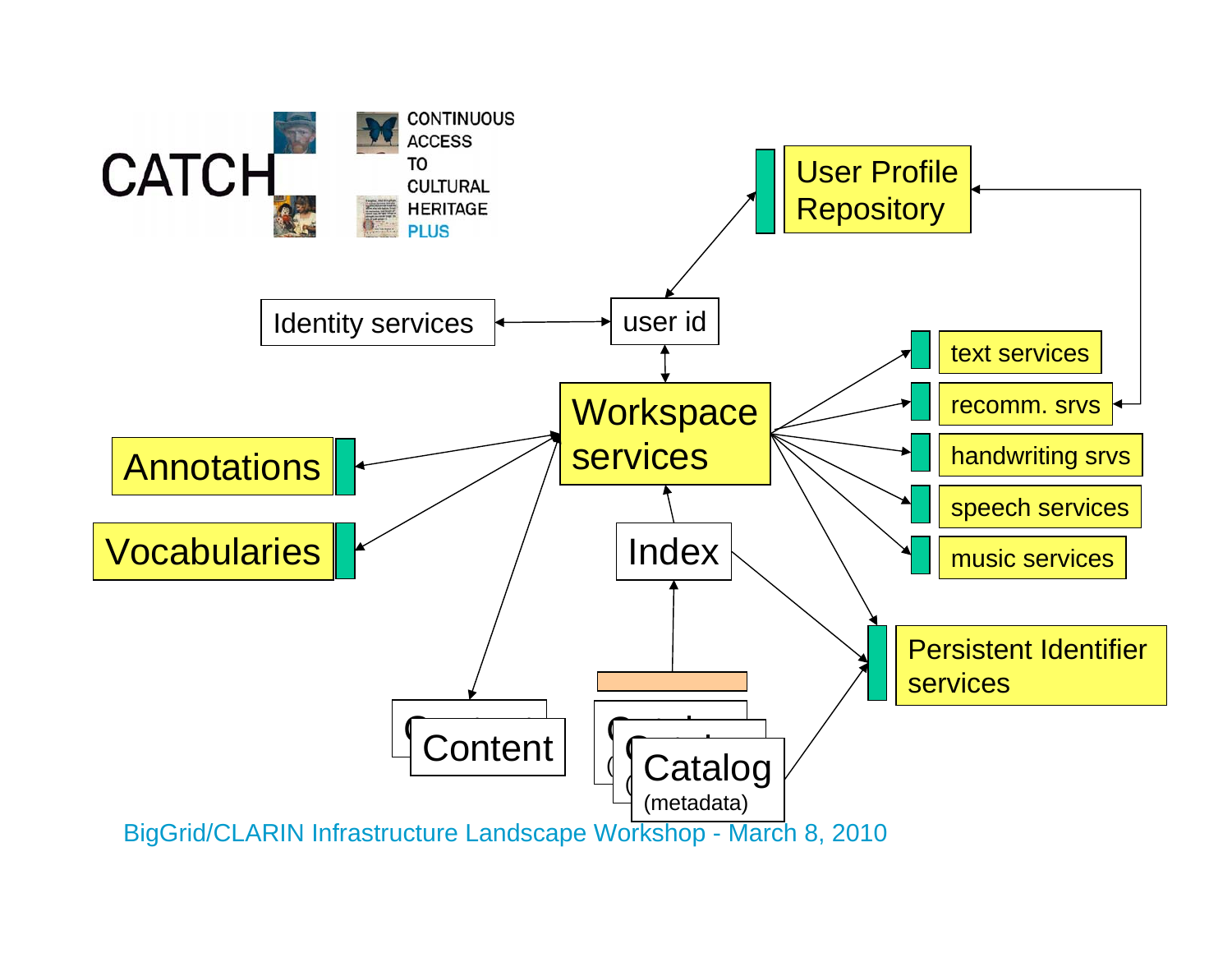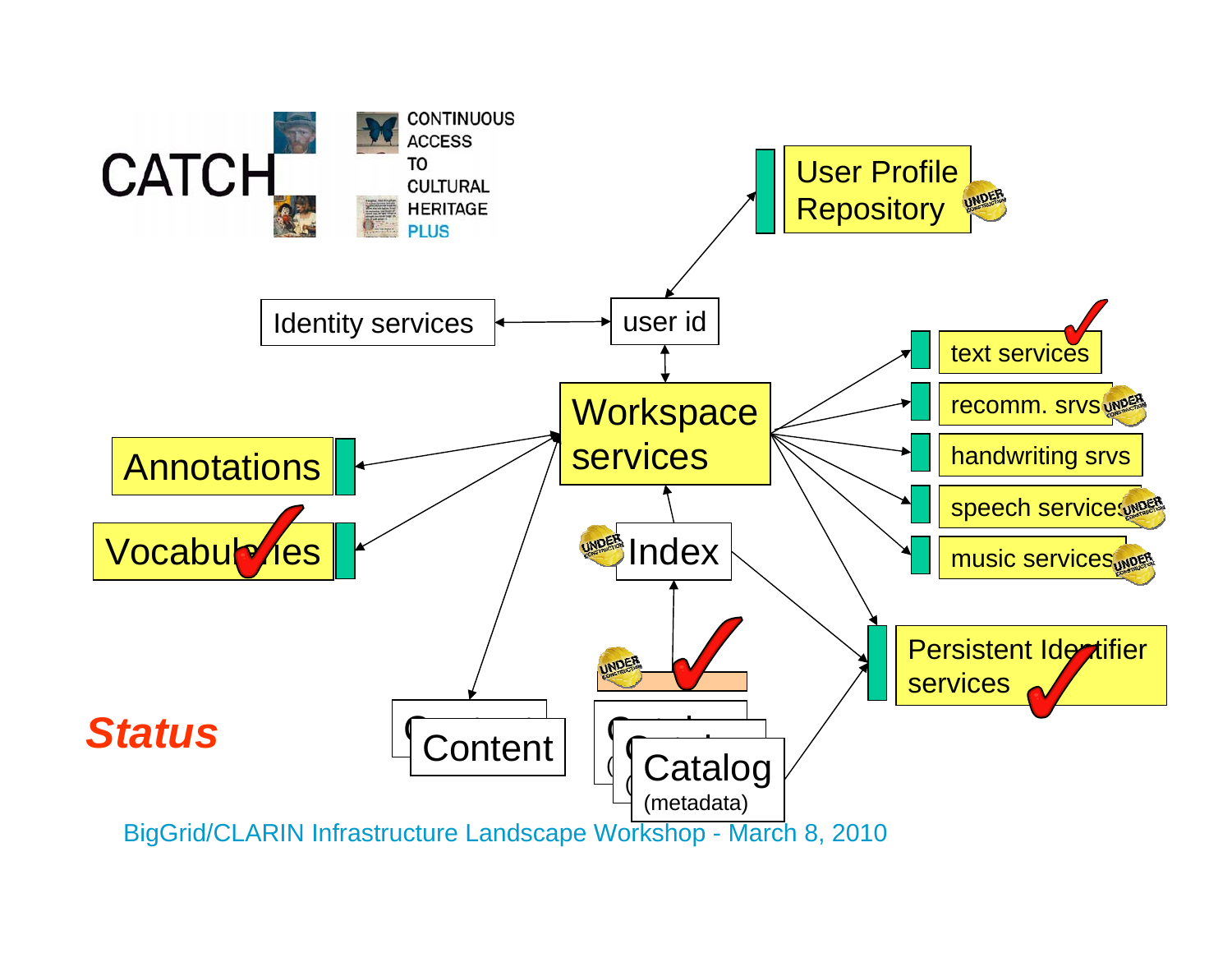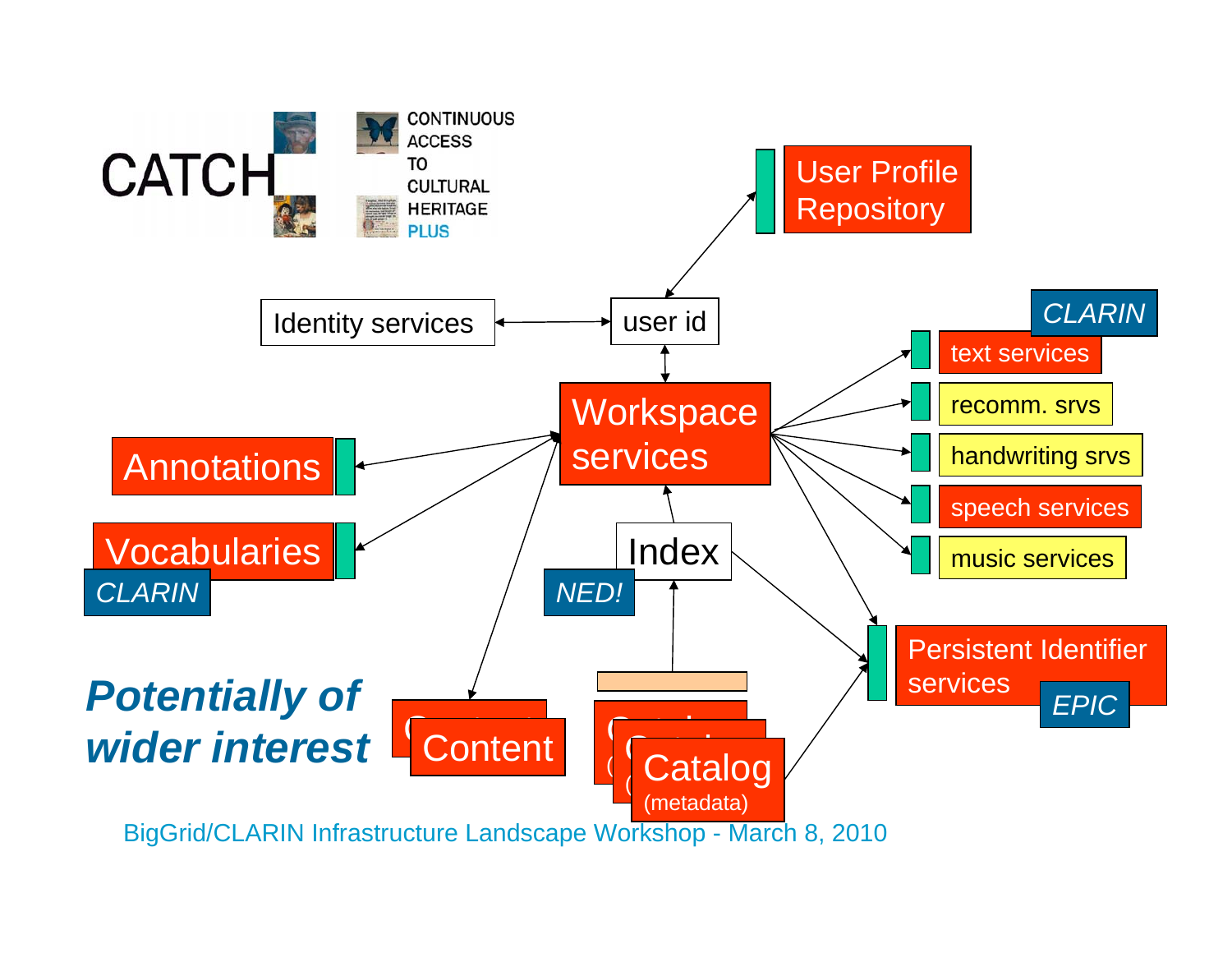

#### Case: Vocabulary and Alignment Service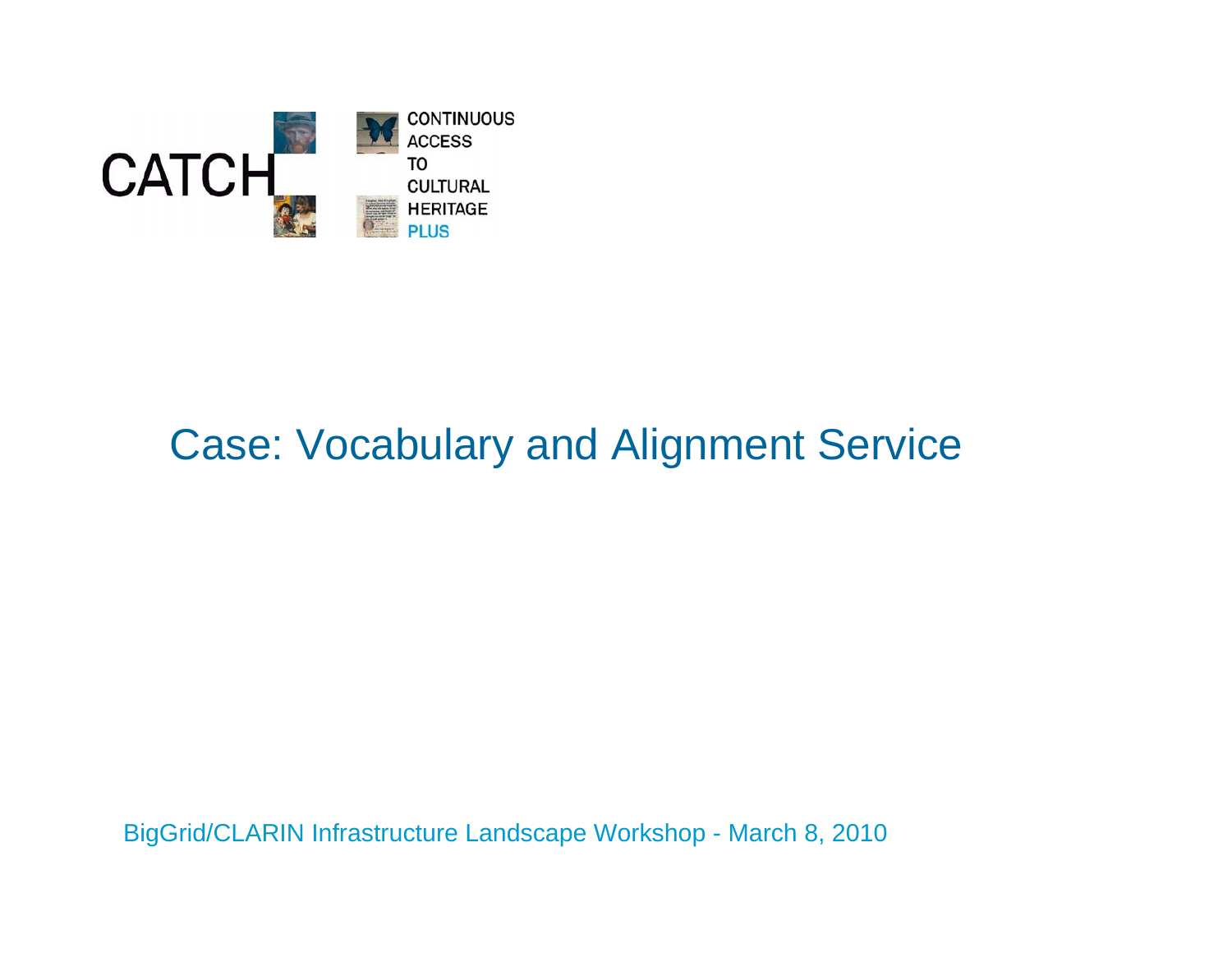

## VAS aims

- Standard *format* and *access* methods
	- SKOS, SKOS based REST API
- Web *publication* of vocabularies
	- As searchable and browsable dataset  $\rightarrow$  REST API
	- As Linked Data
	- Usable for sustainable references to concepts  $\rightarrow$  PIDs
- • Improve *semantic interoperability* by supporting alignments
- Centralised arrangements for *licensing*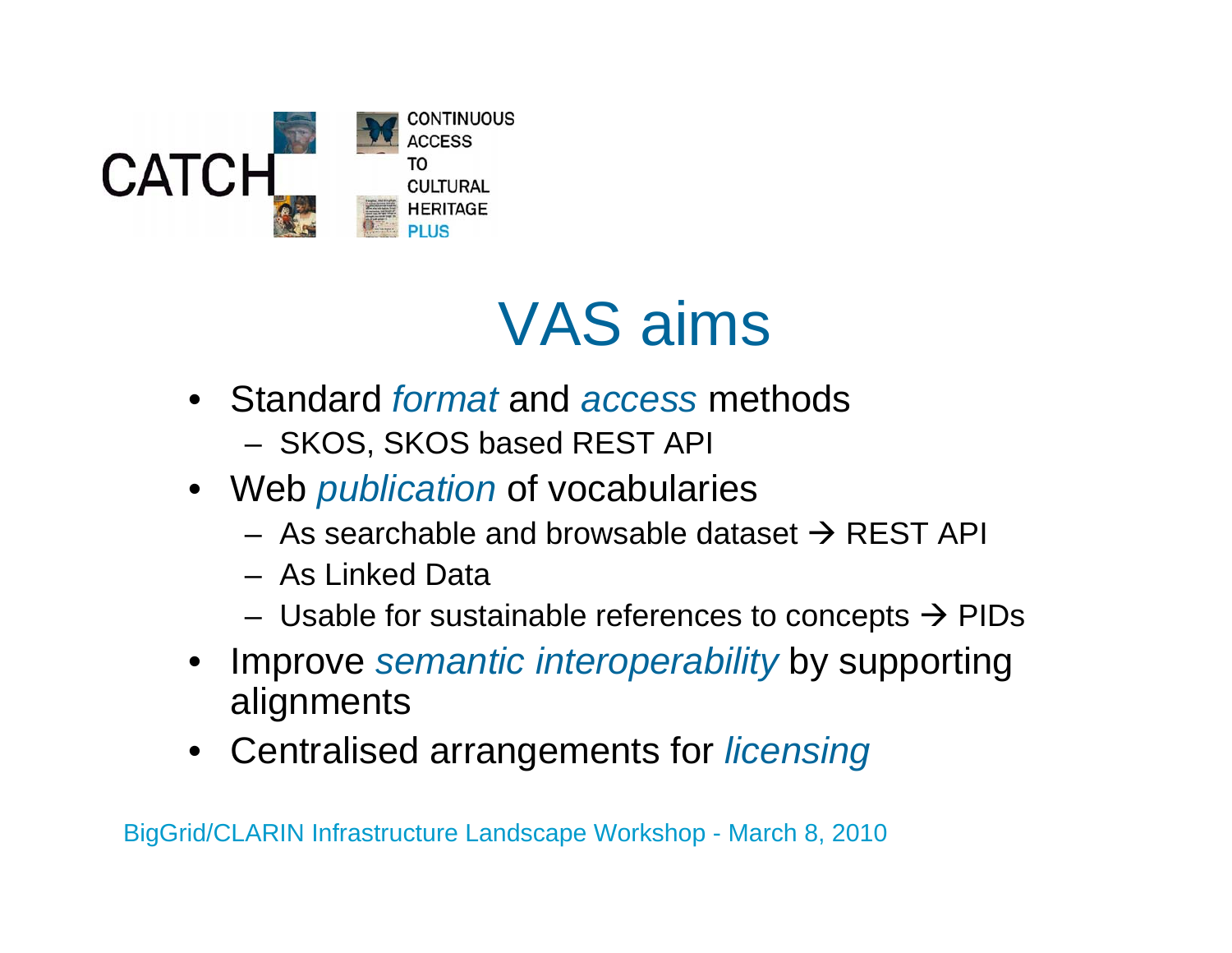

### Use cases

- Use cases from CATCHPlus and Cultural Heritage
	- Publish your thesaurus: import SKOS vocabulary, then get REST access, tool support and Linked Data for free.
	- Use for resource description: concept selection
	- Use for browse and search (both terminology and collections)
		- VAS Repository as topic map for CH collections
	- Use for thesaurus maintenance by online communities
	- Query translation, expansion, refinement
	- Etc.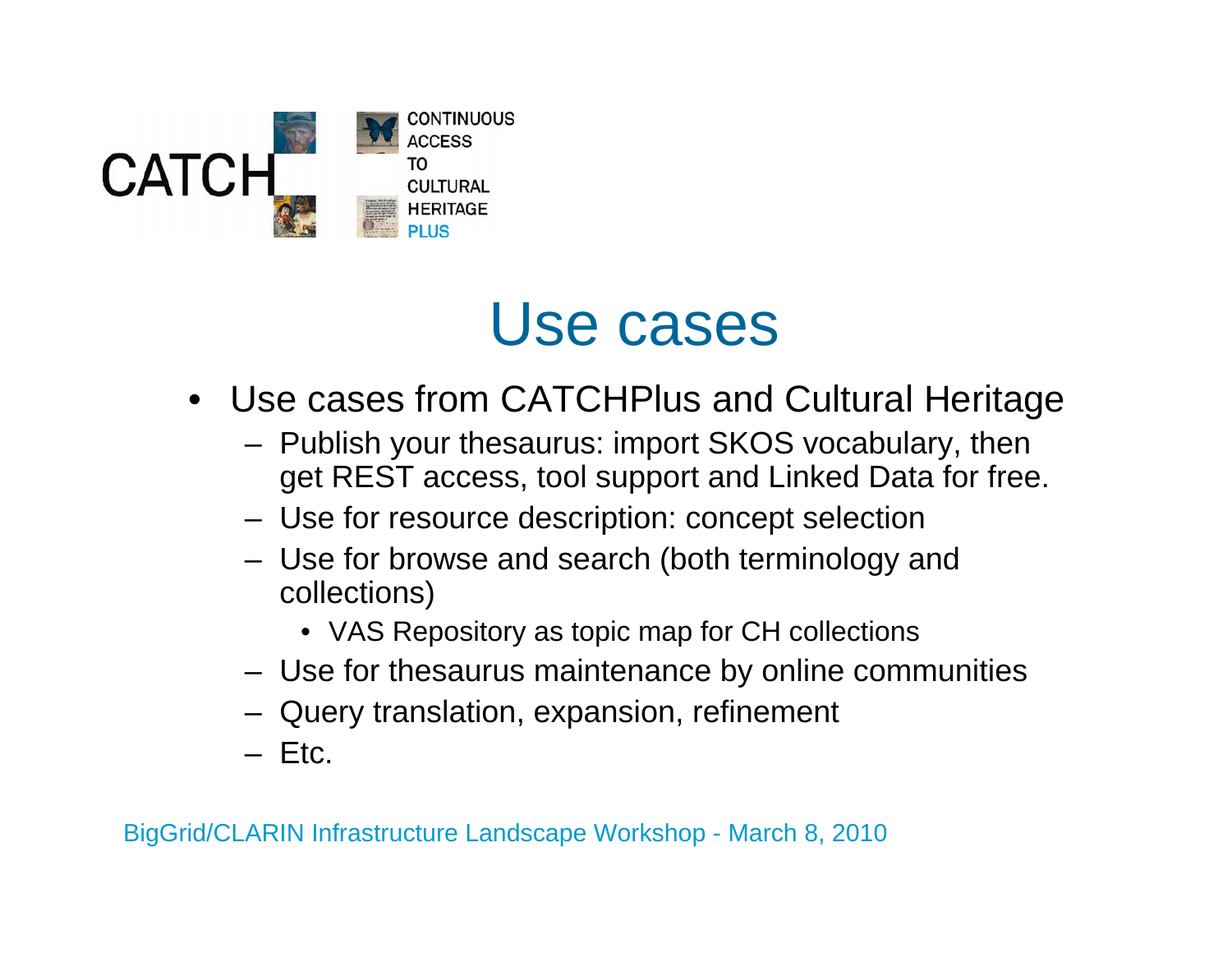

## What is it?

- • Repository for SKOS data (including alignment data)
	- RDF store (Virtuoso)
- REST API on top (search, autocomplete, upload, download), based on SKOS data model
- Linked Data interface
- Both persistent identifiers and stable URIs
- Future functionality:
	- Distributed operation
	- "live connections" with thesaurus databases  $\rightarrow$  automatic updates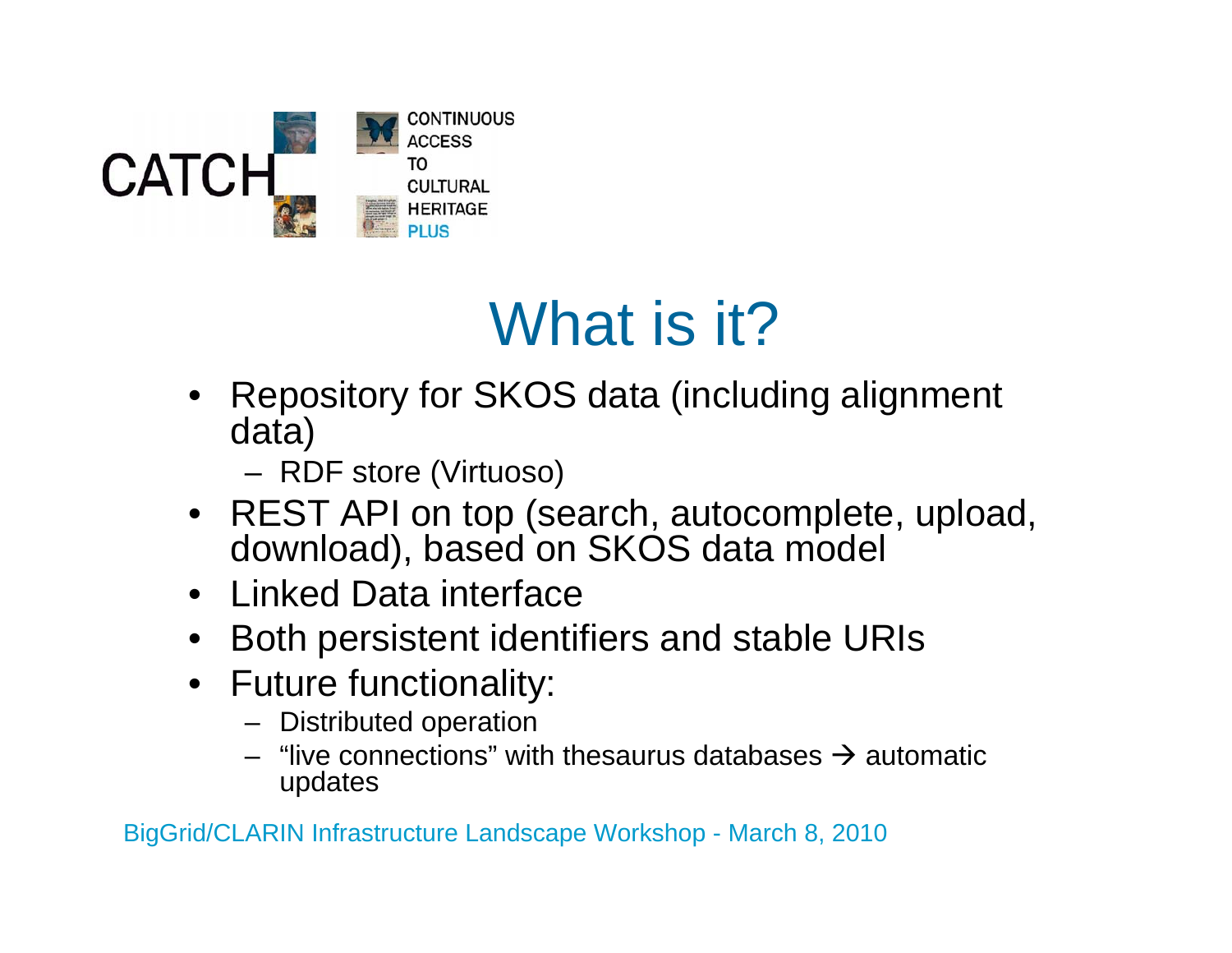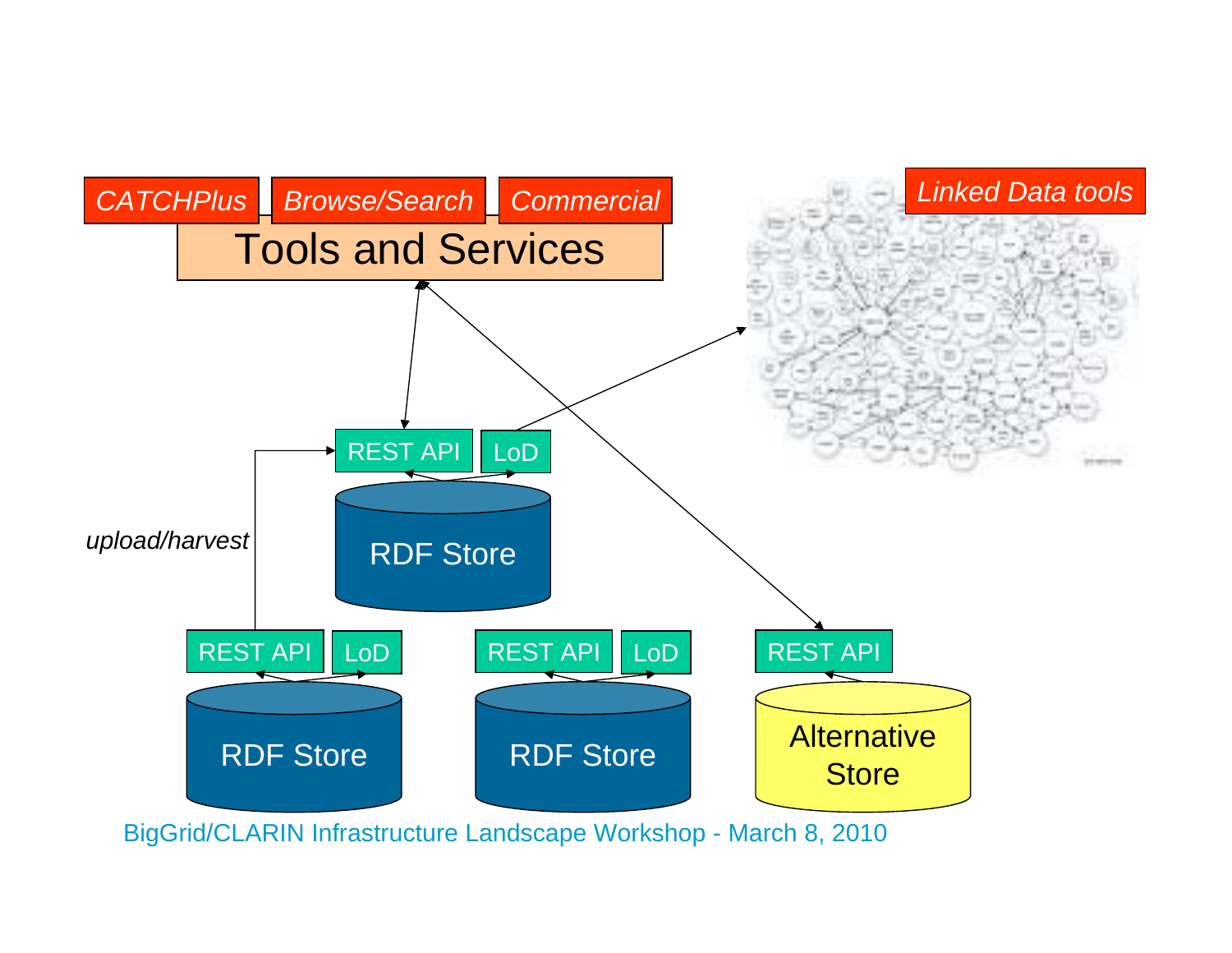

## Client tools and services

- CATCHPlus cases (semantic annotation, ranking, art recommender, …)
- Commercial collection management software builder uses API to include thesaurus information
- Generic browse and search web application (using the REST API)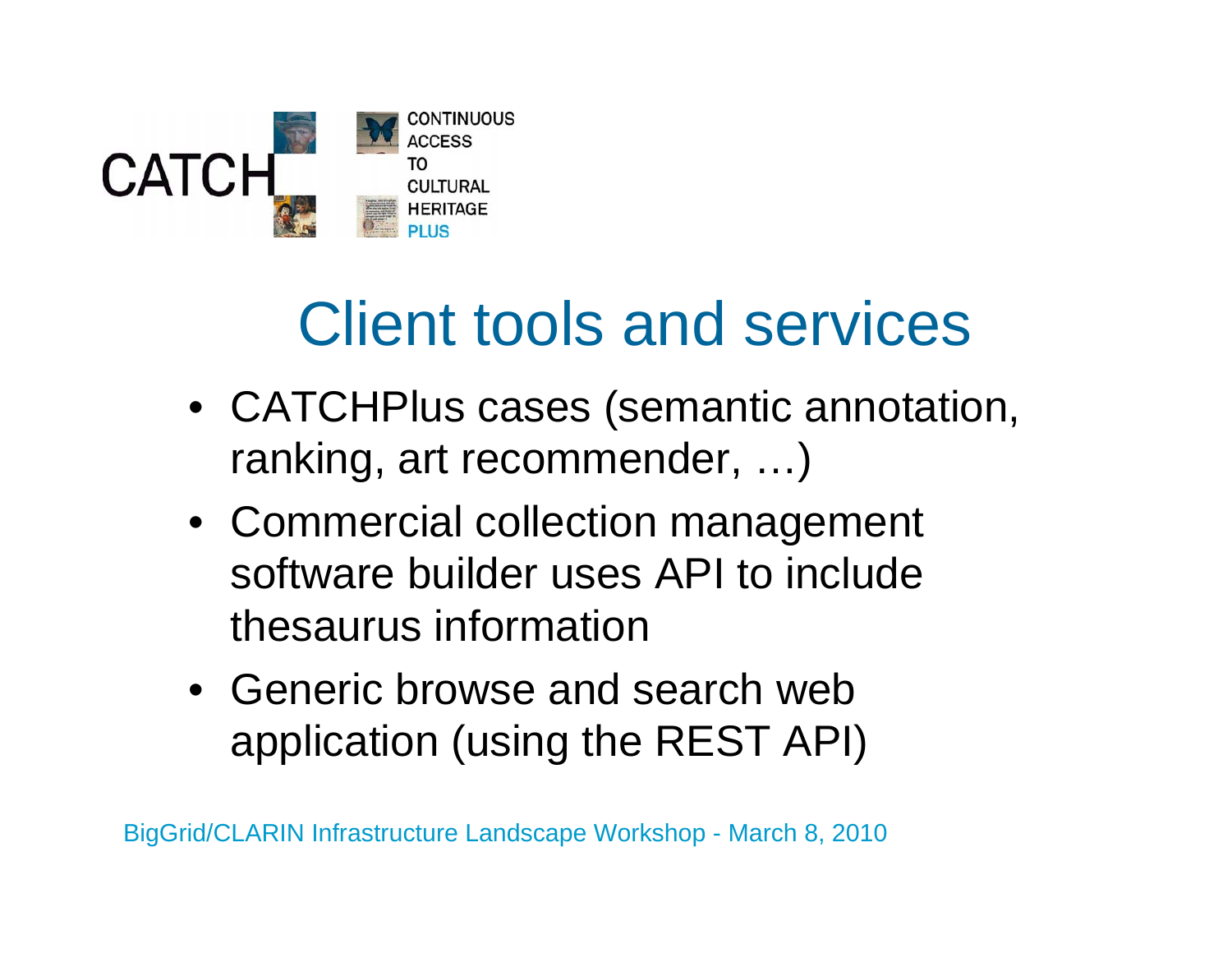

Done **i** start

enn Inbox - Microsoft Out. **DE DIVEHOICEVEATCH-d.** REST sample calls - Mi..

Microsoft PowerPoint Catch Plus Vocabular ■ コトウの3のゴンジアは三四四食型ネシシシ」5:27PM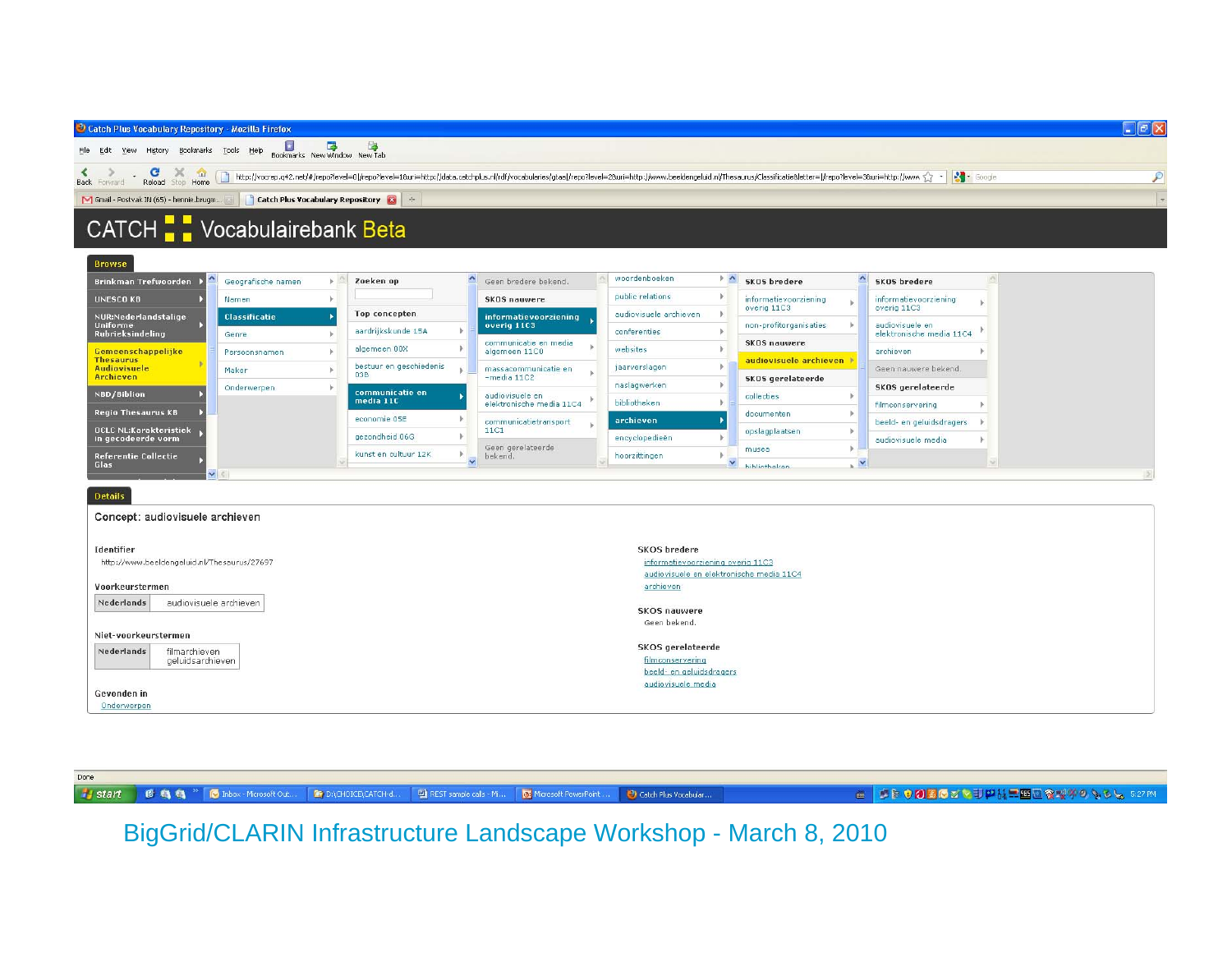![](_page_17_Picture_0.jpeg)

### **Status**

- Currently contains 12 thesauri (most are not yet licensed)
- Browse/search tool (version 1) is ready
- $\bullet$  Attracting interest from
	- Thesaurus providers
		- VU, Wageningen SemWeb group, RKD, CLARIN-NL
	- Tool builders
		- collection management software builders
	- Opportunity for API and/or technology harmonisation
- Used for collaboration of Beeld en Geluid and National Archive on their GTAA thesaurus
- $\bullet$ Candidate for Open Source development?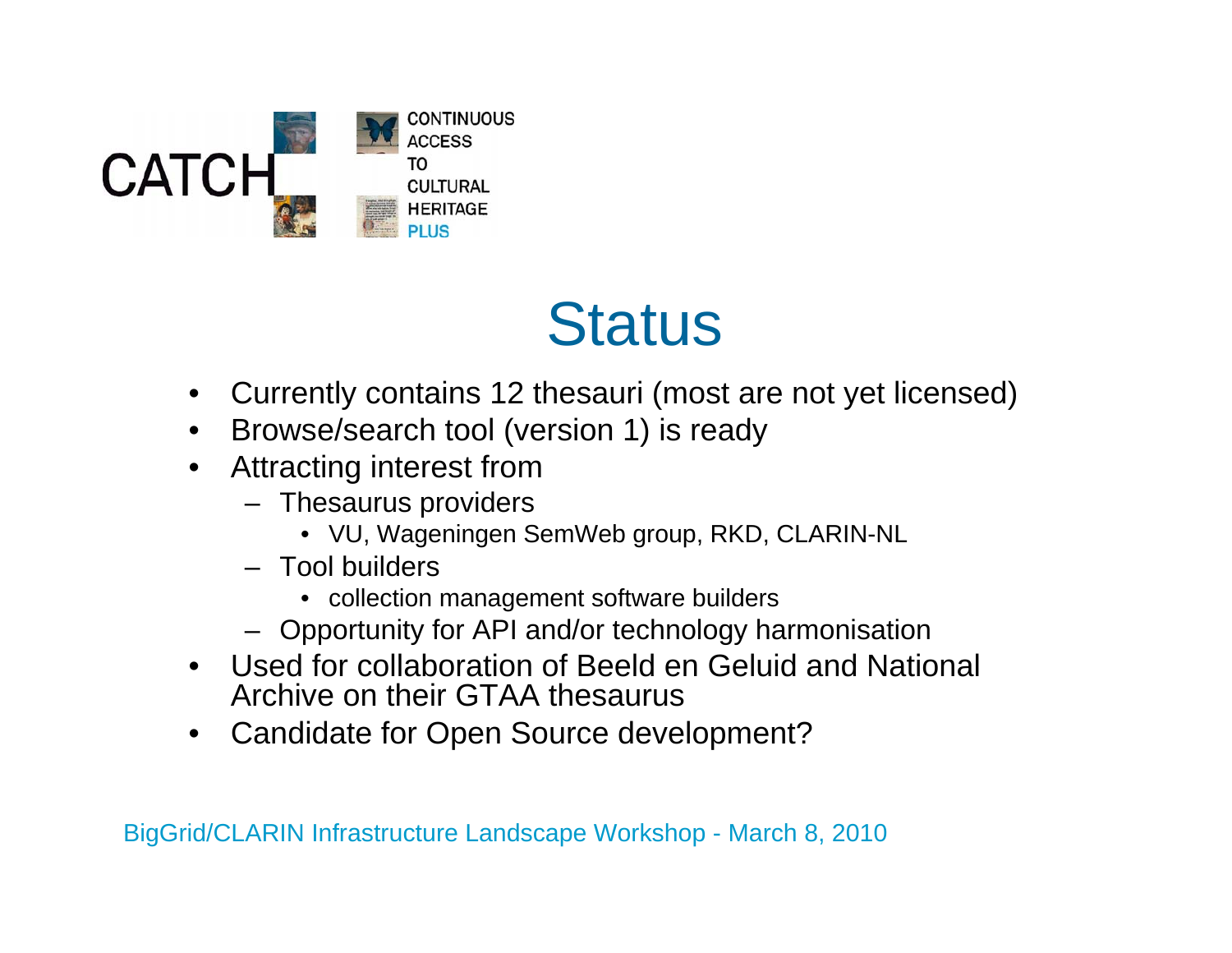![](_page_18_Picture_0.jpeg)

# Concluding remarks

- • Many services that CATCHPlus builds or needs are quite generic
	- We have services to offer and services to ask
- Cultural Heritage ICT departments are interested in infrastructural services
- Harmonisation of APIs
- We started with REST (+mashups). Additional need for SOAP (+service bus)?
	- Current CATCHPlus answer: no.
- • Most CATCHPlus services need to be reliable and performant. Storage capacity is less of an issue.